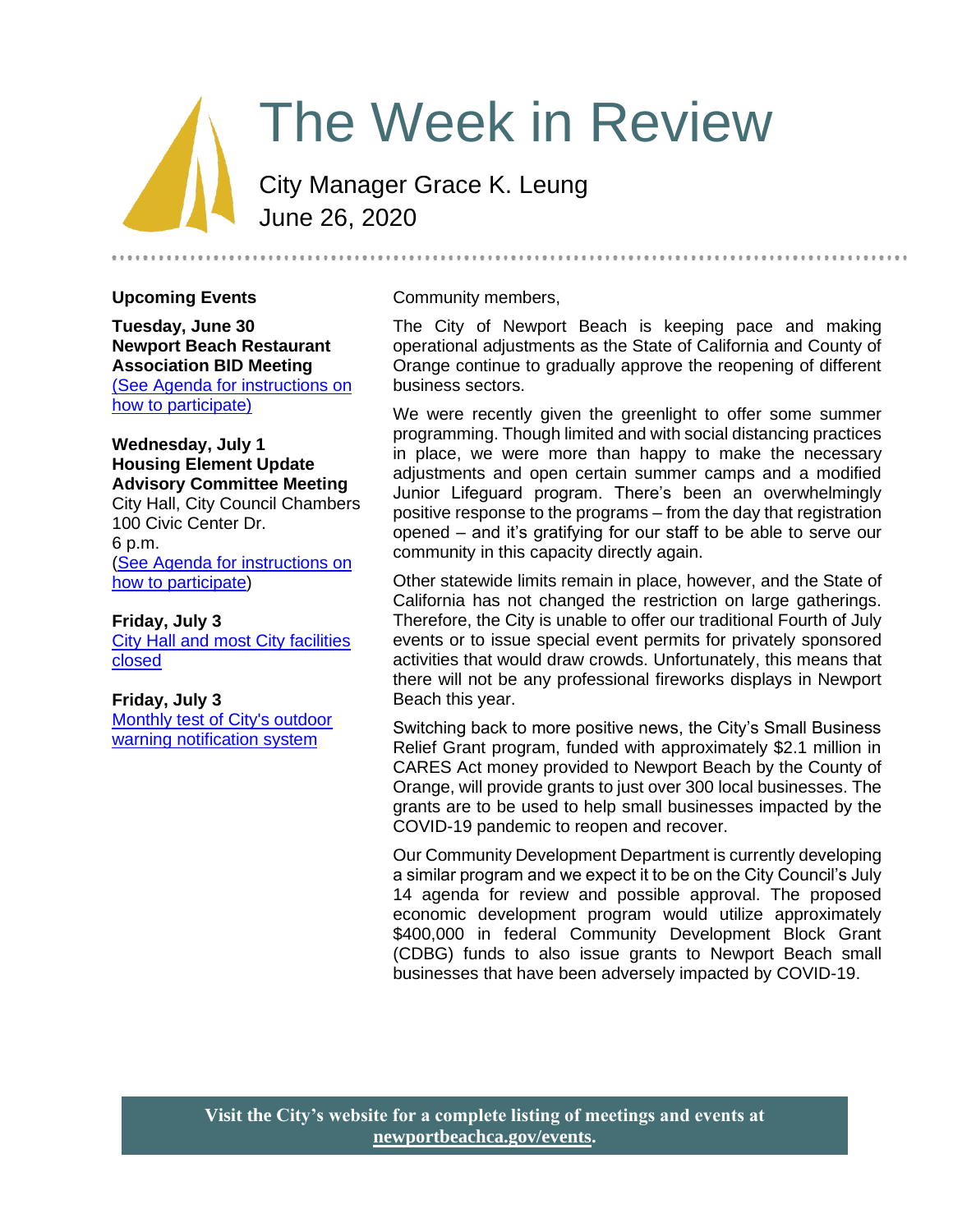## **COVID-19 Cases in Newport Beach**

The number of COVID-19 cases in Newport Beach as of June 25 was 229 and the total cases in Orange County was 11,551. Countywide, there were 506 new cases of coronavirus reported Thursday, but officials note that number reflects some catch up due to reporting delays from 28 different testing dates. The number of recovered COVID-19 patients countywide as of June 25 was 5,326.

The number of tests administered per day and the periodic reporting challenges do create fluctuations and periodic spikes in the daily case counts, but the virus is continuing to spread now that aspects of the Stay at Home order are easing. Statewide, there's been a steady increase in the number of new cases, hospitalizations and ICU hospitalizations over the past two weeks. While the State and County are now better prepared to handle the increase – and currently have adequate hospital capacity, ventilators and PPE available – the upward trend is concerning. The Governor and health officials continue to strongly emphasize the necessity of proper social distancing, the wearing of masks when in public and the importance of regular handwashing.

## **COVID-19 News and Resources**

Yesterday, the State of California released the California COVID Assessment Tool (CalCAT), a model that enables the public and researchers to access current COVID-19 data, view assessments of the spread of the virus, provides short-term forecasts of disease trends and more. You can access CalCAT at calcat.covid19.ca.gov.

The County of Orange also continues to add new COVID-19 data and information to its website at [https://occovid19.ochealthinfo.com/coronavirus-in-oc.](https://occovid19.ochealthinfo.com/coronavirus-in-oc)

The County of Orange Healthcare Agency has a new COVID-19 Hotline, (714) 834-2000, and email address, [ETeam@ochca.com.](mailto:ETeam@ochca.com) County staff will monitor the hotline and email box and answer questions about industry reopening and activity resumption, current guidance and more.

The County also maintains a growing list of FDA-approved testing sites for County residents who are showing symptoms of COVID-19. If you are showing symptoms, please contact your healthcare provider for testing information first. If you do not have a healthcare provider, visit <https://occovid19.ochealthinfo.com/covid-19-testing-and-screening> for testing information. The SOS Health Center in Newport Beach is an approved community testing site. Call (949) 270-2100 for an appointment.

Last week, the California Department of Public Health released [updated guidance that requires](https://www.cdph.ca.gov/Programs/CID/DCDC/CDPH%20Document%20Library/COVID-19/Guidance-for-Face-Coverings_06-18-2020.pdf)  [Californians to wear a face covering in high-risk settings.](https://www.cdph.ca.gov/Programs/CID/DCDC/CDPH%20Document%20Library/COVID-19/Guidance-for-Face-Coverings_06-18-2020.pdf) The County of Orange Health Officer amended the **local orders** accordingly.

Please visit [newportbeachca.gov/covid19](https://www.newportbeachca.gov/how-do-i/find/disaster-preparedness-information/disease-outbreak/-fsiteid-1) for the latest City news and useful web resources, including information about the federal, state, and county resources available to help small [businesses](https://www.newportbeachca.gov/government/departments/city-manager/economic-development/small-business-support) and [workers](https://www.newportbeachca.gov/government/departments/city-manager/economic-development/support-for-employees) that have been financially impacted. We also have a [page of free](https://www.newportbeachca.gov/government/departments/city-manager/economic-development/small-business-support/business-employee-resources)  [resources](https://www.newportbeachca.gov/government/departments/city-manager/economic-development/small-business-support/business-employee-resources) available through the Newport Beach Public Library and local organizations like SCORE, including online learning and business databases. You can also follow the City on [Facebook,](https://www.facebook.com/pg/CityofNewportBeach) [Twitter](https://twitter.com/newportbeachgov) and [Instagram,](https://www.instagram.com/cityofnewportbeach/) and look for alerts from our City staff on [Nextdoor.](https://nextdoor.com/agency/city-of-newport-beach/?i=ltdytbjdbdkntfqttgcm)

## **First Housing Element Update Advisory Committee (HEUAC) Meeting on July 1**

On Wednesday, July 1, 2020, at 6 p.m., the City's Housing Element Update Advisory Committee (HEAUC) will meet for the very first time. The HEAUC was formed earlier this year with the following primary objectives:

• Ensuring public outreach and stakeholder input regarding updating the General Plan Housing, Land Use, and Circulation Elements;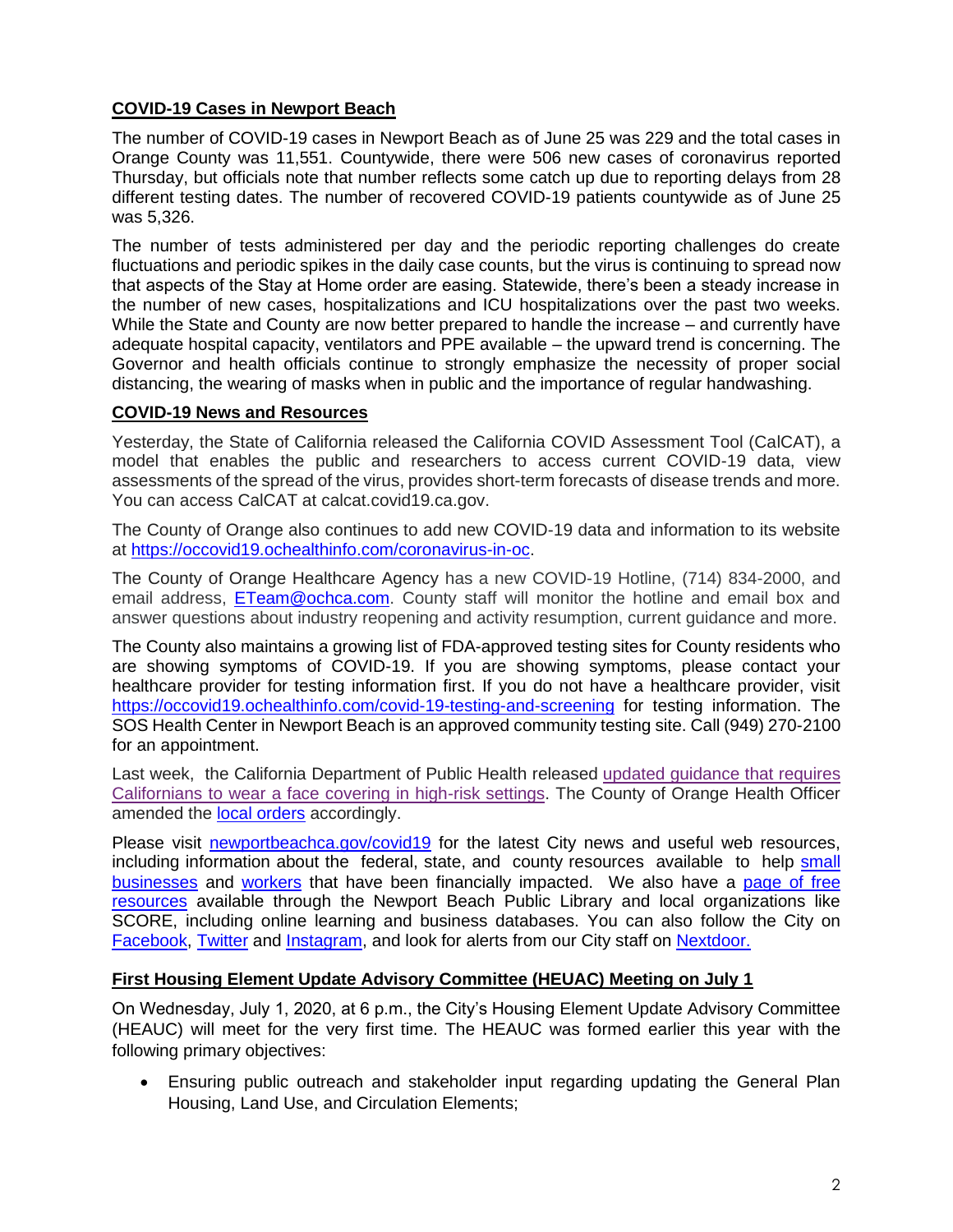- Providing guidance to City staff throughout the outreach process;
- Providing guidance to City staff and its consultants on goals and policies related to the update; and
- Making other recommendations to the City Council regarding the update, as necessary.

The HEUAC is comprised of nine voting members, who have been appointed by the City Council, and Mayor O'Neill as a non-voting ex officio member.

The agenda for the first meeting has been posted online [here.](https://www.newportbeachca.gov/Pln/Housing_Element_Update_Advisory_Committee/current_agenda.pdf) The meeting will serve as a welcome and introduction to the HEAUC and its focus moving forward while discussing topics, such as housing opportunity sites and affordable housing.

The HEUAC is scheduled to meet the first and third Wednesdays of each month on an as-needed basis. For more information on the HEUAC, please check out its webpage [here.](https://www.newportbeachca.gov/government/data-hub/agendas-minutes/housing-element-update-advisory-committee)

# **Treasury Report Update**

The May 2020 Treasury Report is available on the City's website at: [www.newportbeachca.gov/treasury.](http://www.newportbeachca.gov/treasury)

As of May, the City's portfolio totaled just over \$323 million. Approximately \$90 million of the portfolio was invested in very liquid investments available for day-to-day operations and cash funding for major construction expenditures.

The short-term portfolio (\$214 million) had a weighted average effective maturity of 1.93 years. The trailing twelve months' total return was 4.77%. Our benchmark for the same period, the BAML 1-3 Year Treasury index, returned 4.58%. The income yield on the portfolio, a better measure of income derived from the portfolio, was 2.21%.

## **Homelessness Update**

Addressing homelessness continues to be a priority in the City's ongoing COVID-19 response, working closely with contractor City Net and regional partners throughout the county and state. Recently, people in Newport Beach experiencing homelessness have been placed in motels through Project Roomkey, a state initiative to provide shelter during COVID-19. Newport Beach staff and City Net staff are collaborating with the Illumination Foundation, a local non-profit agency working with the state to implement Project Roomkey.

Success Stories:

Three people staying by the Newport Transportation Center were placed in motels last week with Project Roomkey. One of the three people was an elderly woman recently evicted and City Net's staff quickly placed her in shelter.

Staff completed five Vulnerability Index Intake Assessments with people staying in Newport Beach. The assessment is used to screen clients to determine proper placement in the County's Continuum of Care system. Some assessment factors include age, health issues, and length of time being unsheltered. Case managers will follow up with the clients to provide housing assessments and prepare documentation for housing.

Two people completed the housing assessment and are obtaining identification and birth certificates for the housing application. The City Net staff assisted them with transportation to appointments and completing the necessary forms.

Last week, seven veterans and their families were housed in Orange County, thanks to new supportive housing locations for veterans and a collaborative placement effort involving several